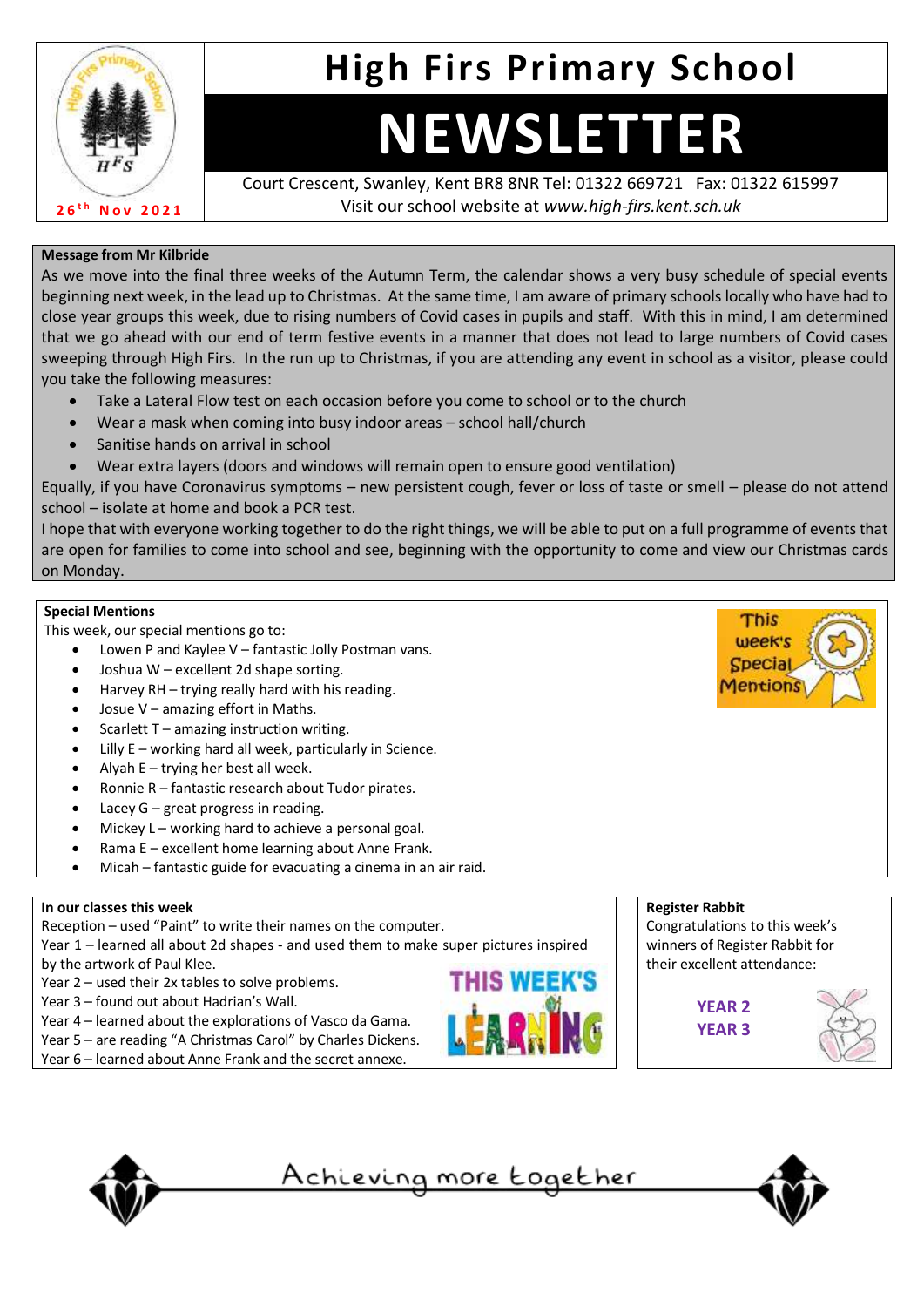### **Friends of High Firs Primary School Association**

**Supporting Our Children's Education Registered Charity No. 1137633**

|                                             | ıstmas                                                                                | <b>FHF events COMING UP NEXT WEEK:</b>                                                                                                                                                                                                                                                                                                                                                                                                                       |
|---------------------------------------------|---------------------------------------------------------------------------------------|--------------------------------------------------------------------------------------------------------------------------------------------------------------------------------------------------------------------------------------------------------------------------------------------------------------------------------------------------------------------------------------------------------------------------------------------------------------|
| Friday 26 <sup>th</sup><br>November         | Deadline for slip to offer<br>help at the Bazaar                                      | Please do come along to help if you can!                                                                                                                                                                                                                                                                                                                                                                                                                     |
| Friday 26 <sup>th</sup><br>November         | Year $6$ only – deadline to<br>return permission slips to<br>help at Christmas Bazaar |                                                                                                                                                                                                                                                                                                                                                                                                                                                              |
| Wednesday 1st<br>December                   | Own Clothes / Christmas or<br>Winter Jumper Day                                       | All children are invited to wear their "own clothes" to school – this could be a<br>Christmas or Winter jumper if wished! For the enjoyment of doing so we hope<br>you will be able to donate either a bottle or an item of Christmas confectionery<br>that can be used for the tombola stall at the Bazaar. Someone from the Friends<br>will be available near the school gate for you to hand your donations to, please<br>do not take them to the office. |
| Thursday 2 <sup>nd</sup><br>December        | Deadline for return of raffle<br>tickets / stubs / money for<br>the Grand Draw        | Please return your tickets and money in an envelope marked for the attention of<br>the Friends. Thank you.                                                                                                                                                                                                                                                                                                                                                   |
| Thursday 2 <sup>nd</sup><br><b>December</b> | Donations collected of<br>"nearly new" toys and craft<br>items                        | Please bring any donations to the gate in the morning for your Friends' reps to<br>collect. (Please do not bring to the office).                                                                                                                                                                                                                                                                                                                             |
| Friday 3rd<br>December                      | Reception / Year 1 / Year 2<br>only - £3 spending money<br>for Christmas Bazaar       | Please place it in an envelope, marked with your child's name and bring in to<br>school                                                                                                                                                                                                                                                                                                                                                                      |
| Friday 3rd<br>December                      | <b>CHRISTMAS BAZAAR</b><br>preparations am                                            | All help welcome!                                                                                                                                                                                                                                                                                                                                                                                                                                            |
| Friday 3rd<br>December                      | <b>CHRISTMAS BAZAAR pm</b>                                                            | Reception, Yr1 & Yr2 will visit the Bazaar in their classes during the afternoon.<br>Everyone welcome after 3.30pm - please come along!<br>Year 6 helping on stalls until 4.45pm.                                                                                                                                                                                                                                                                            |
| Friday 3rd<br>December                      | Reception Only – please<br>bring in donations of cakes /<br>mince pies                | Please bring in in the morning and hand to your Friends' Reps. (Please do not<br>bring to the office)                                                                                                                                                                                                                                                                                                                                                        |

### **NEW HOUSE POINTS**

|                 | <b>This Week</b> | <b>Term Total</b>           | <b>Top Scorers this week</b>            |  |  |  |  |
|-----------------|------------------|-----------------------------|-----------------------------------------|--|--|--|--|
| <b>BEECH</b>    | 63               | 917                         | Selena, Avyukth, Bethanie, Connie, Aziz |  |  |  |  |
| <b>CHESTNUT</b> | 68               | Thomas H, Grace F, Ruby Bay |                                         |  |  |  |  |
| <b>OAK</b>      | 79               | 940                         | Daisy W, Tommy G                        |  |  |  |  |
| <b>ASH</b>      | 63               | 817                         | Tilly, Akash, Veda                      |  |  |  |  |

### **KS1 performance**

Apologies but we published the details of the wrong performance title for our KS1 children! They will be performing "The Big Little Nativity" - all other details were as published and we are sure you will enjoy it!



Achieving more together

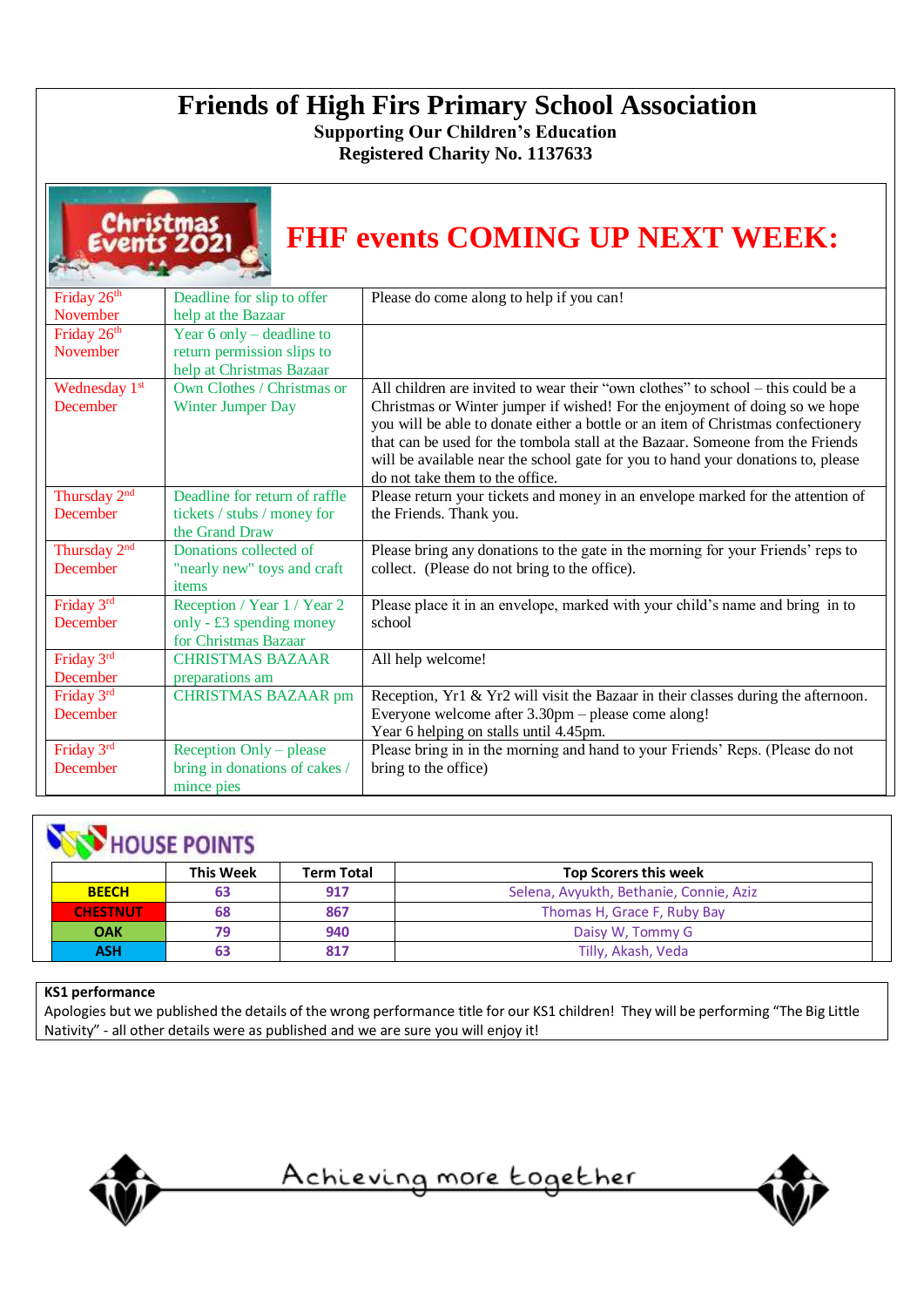#### **Children's Christmas Cards**

We know that some of our children have already written their Christmas cards to their friends! Please could we ask that all the children follow the same arrangements:



- *Cards to be brought into school from Monday 6th December onwards only*
- *Please label envelopes with recipient's first name, surname and year group*
- *All cards to be put into the postbox outside Year 6 as the children arrive in the morning*
- *Cards will be distributed by our 'post elves' and then taken home to be opened*

Thank you for your support – this will ensure that class time is not spent distributing cards and that they do not get lost around the school during the day.



### **Christmas Acts of Kindness**

In a recent assembly we talked about "kindness" and the children have been contributing some lovely examples of this to a display board in the hall. As in previous years, we would also like to invite our children (and families!) to take part in the "Christmas Acts of Kindness" challenge; the children are invited to undertake and record on the calendar an "Act of Kindness" every day during December. There are lots of ideas on the calendar about what you could do, or try some ideas of your own – please note some may need adult permission or support. Children who return their completed calendars after Christmas will receive a special certificate.



#### **Next week in school**

Tues 30 November

Mon 29 November Card competition viewing in hall after school

Pre-school Craft afternoon 2pm-3pm

*INSET DAYS No children in school Tues 4 Jan 2022 Fri 27 May 2022 Mon 27 June 2022*

Weds 1 December Own Clothes / Christmas Jumper day – please bring a donation for FHF Bazaar No Yr3 Table-Top Games Club

Thurs 2 December In-school pantomime

Fri 3 December FHF Christmas Bazaar



<u>Achieving more together</u>

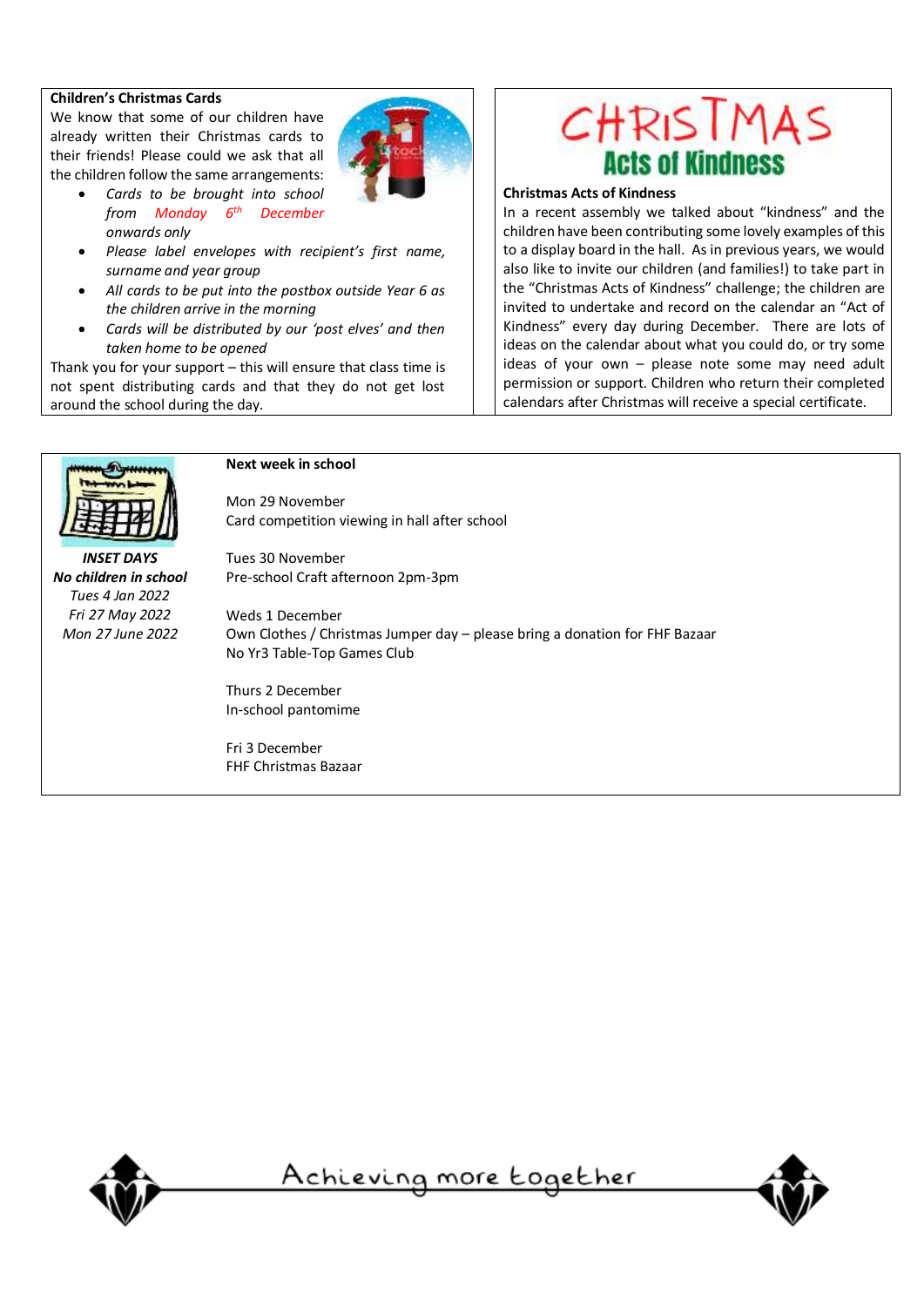|                                                                          | First Aid for Families |                                                         | The emergency procedure and making an emergency phone call?                           | How to treat and monitor bleeding, minor bruising and burns? |                                                                                 |                                                                                         | To book a place please email SwanleyChildrensCentre@kent.gov.uk or call | you, please let us know if you or your child have any disabilities or particular support needs.<br>We want you to enjoy learning with us. To help us provide the best possible experience for<br>Kent<br>County                       | Kent Adult Education is part of Community Learning and Skills |
|--------------------------------------------------------------------------|------------------------|---------------------------------------------------------|---------------------------------------------------------------------------------------|--------------------------------------------------------------|---------------------------------------------------------------------------------|-----------------------------------------------------------------------------------------|-------------------------------------------------------------------------|---------------------------------------------------------------------------------------------------------------------------------------------------------------------------------------------------------------------------------------|---------------------------------------------------------------|
| kent adult education<br><b>IUD-195</b>                                   |                        | Would you like to know:                                 | How to place a casually into the recovery position?<br>How to use the primary survey? | How to recognise and treat choking?                          | How to practise cardiopulmonary resuscitation (CPR)?<br>This course is for you! | Date: 3 -week course starting 11 <sup>th</sup> January 2021<br>Venue: Swanley Youth Hub | Time: 10-12pm                                                           | Please kindly note this is an adult only course.<br>03000 413333                                                                                                                                                                      | informal courses<br>FREE, fun &                               |
| هج<br>ڪ                                                                  | book<br>Fo             | Swanleychildrenscentre<br>@kent.gov.uk                  | Swanleychildrenscentre<br>@kent.gov.uk                                                | Edenbridgechildrenscentre<br>@kent gov.uk                    | Springhousechildrenscentre<br>@kent.gov.uk                                      | NewAshGreenCC<br>@kent.gov.uk                                                           | Swanleychildrenscentre<br>@kent gov.uk                                  | s giving the chil-<br>Movers and Shakers: A Christmas themed session using instruments,<br>Wild Science sessions: A seasonal story of either Santa's workshop or<br>Foodtastic: Christmas themed workshop for children aged 2 and up. | Ą<br><b>Kent</b>                                              |
| <b>Sevenoaks District Childrens</b><br><b>XeeM ssuns</b><br><b>VCION</b> | <b>Venue</b>           | West Kingsdown<br><b>Children's</b><br>Centre           | <b>Children's</b><br>Swanley<br>Centre                                                | Edenbridge<br><b>Children's</b><br>Centre                    | <b>Spring House</b><br><b>Children's</b><br>Centre                              | New Ash Green<br>Children's<br>Centre                                                   | <b>Swanley Youth</b><br>Hub                                             | dren the chance to touch, hold and interact with the animals.<br>The Three Wise Men. There will be a range of animal                                                                                                                  |                                                               |
| ติกท์                                                                    | Activity               | <b>Family Session</b><br>Foodtastic                     | <b>Shakers Family</b><br>Movers and<br>Session                                        | Wild Science<br>Christmas                                    | <b>Wild Science</b><br>Christmas                                                | <b>Wild Science</b><br>Christmas                                                        | Wild Science<br>Christmas                                               |                                                                                                                                                                                                                                       |                                                               |
|                                                                          | Date and<br>Time       | $1.00 - 2.00$ pm<br>Monday 13 <sup>th</sup><br>December | 10.00-11.00am<br>Tuesday 14 <sup>th</sup><br>December                                 | 10.30-11.30am<br>Tuesday 14 <sup>th</sup><br>December        | $1.00 - 2.00$ pm<br>Tuesday 14 <sup>th</sup><br>December                        | Wednesday 15 <sup>th</sup><br>10.30-11.30am<br>December                                 | Nednesday 15 <sup>th</sup><br>$100 - 2.00$ pm<br>December               |                                                                                                                                                                                                                                       | learning songs and dances.                                    |

Achieving more together

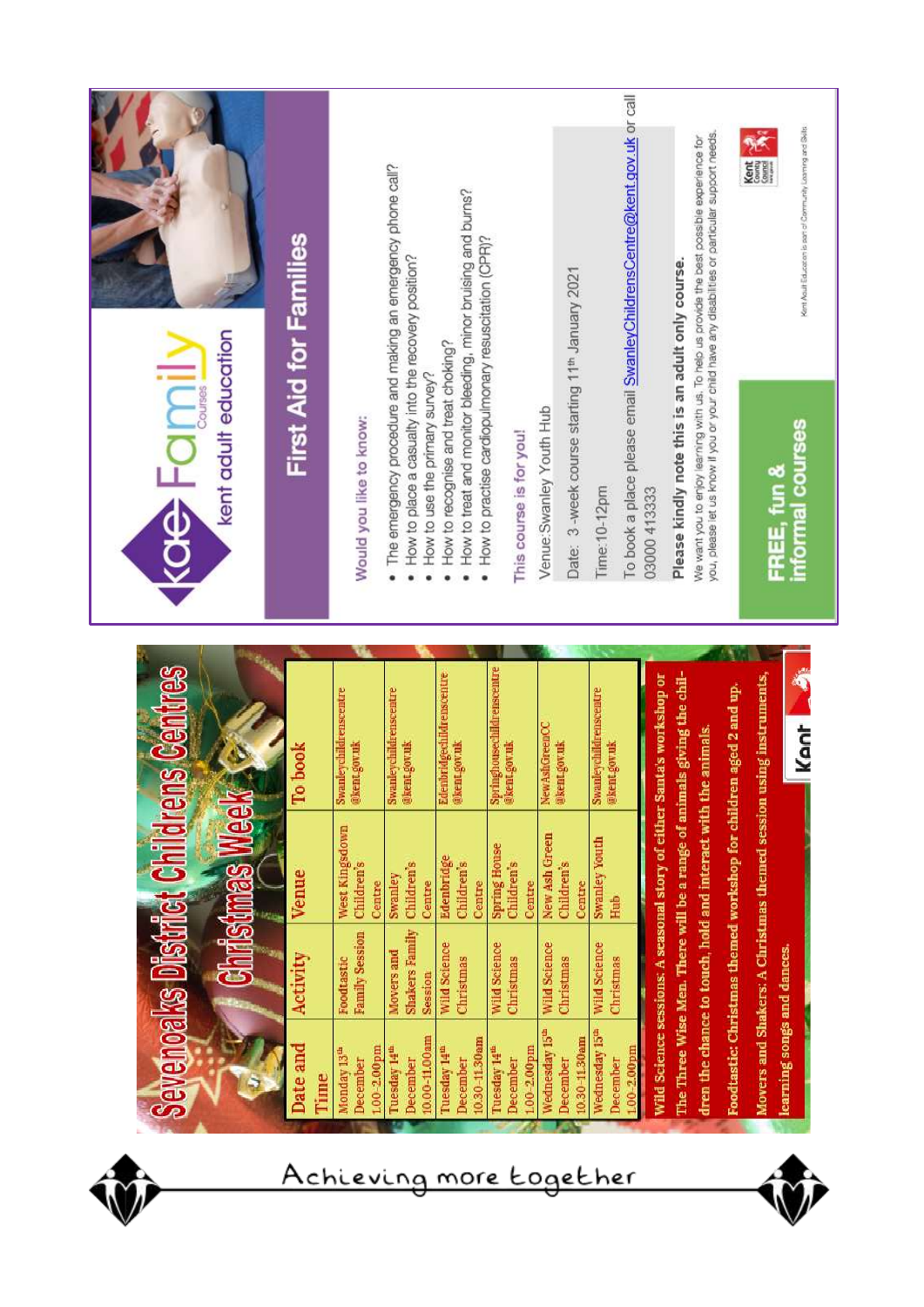|                            | Take cakes or cookies to<br>somebody.                              | Hold a door open<br>for somebody.                                              | Sit next to someone who is<br>sitting alone at lunchtime<br>or in the playground. | cookies and share with<br>Bake some cakes or<br>your neighbours.                                    | Say 'Merry Christmas!'<br>to a stranger.           |
|----------------------------|--------------------------------------------------------------------|--------------------------------------------------------------------------------|-----------------------------------------------------------------------------------|-----------------------------------------------------------------------------------------------------|----------------------------------------------------|
|                            | neighbour with gardening<br>Volunteer to help a<br>or car washing. | Give somebody a coupon<br>for a hug.                                           | Tell someone a silly joke to<br>make them laugh.                                  | Donate your unwanted toys<br>to charity or a hospital.                                              | Take some supplies to the<br>local animal shelter. |
| Acts of Christmas Kindness | Make a card for an elderly<br>neighbour.                           | Leave treats for the<br>postal worker.                                         | Call a faraway friend to<br>say hello.                                            | Make a goody bag for<br>your friend.                                                                | Donate a coin                                      |
|                            | Compliment a friend<br>or relative.                                | people to help themselves.<br>Leave a bowl of sweets<br>outside your house for | Donate some food to your<br>local food bank.                                      | Make a thank-you card                                                                               | Help with preparing                                |
|                            | Feed some birds or ducks<br>in a pond.                             | Leave a kind note for<br>someone you love.                                     | Make a thank-you note for<br>your teacher or someone<br>who helps you a lot.      | yourself to someone who<br>you see a lot but have<br>never spoken to before.<br>Smile and introduce | Offer to walk the dog or                           |



Achieving more together